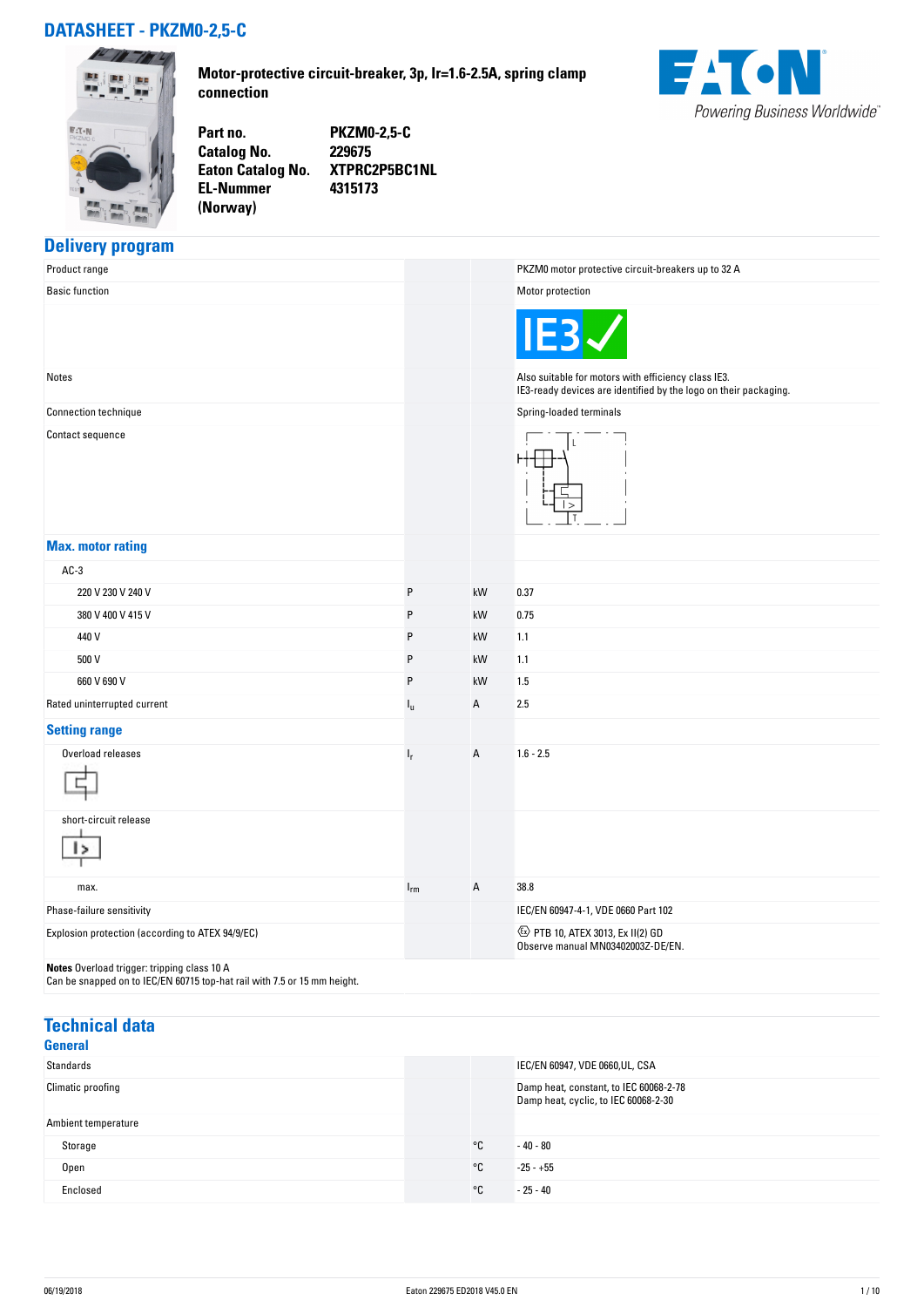| <b>Mounting position</b>                                                  |                           |                  | $90^\circ$<br>gn <sup>o</sup>                |
|---------------------------------------------------------------------------|---------------------------|------------------|----------------------------------------------|
| Direction of incoming supply                                              |                           |                  | as required                                  |
| Degree of protection                                                      |                           |                  |                                              |
| Device                                                                    |                           |                  | <b>IP20</b>                                  |
| <b>Terminations</b>                                                       |                           |                  | <b>IP00</b>                                  |
| Protection against direct contact when actuated from front (EN 50274)     |                           |                  | Finger and back-of-hand proof                |
| Mechanical shock resistance half-sinusoidal shock 10 ms to IEC 60068-2-27 |                           | $\mathfrak g$    | 25                                           |
| Altitude                                                                  |                           | m                | Max. 2000                                    |
| Terminal capacity main cable                                              |                           |                  |                                              |
| Spring-loaded terminals                                                   |                           |                  |                                              |
| Solid                                                                     |                           | mm <sup>2</sup>  | $1 \times (0.752.5)$                         |
|                                                                           |                           |                  | $2 \times (0.752.5)$                         |
| Flexible with ferrule to DIN 46228                                        |                           | mm <sup>2</sup>  | $1 \times (0.752.5)$<br>$2 \times (0.752.5)$ |
| Solid or stranded                                                         |                           | AWG              | 1814                                         |
| Stripping length                                                          |                           | mm               | $10\,$                                       |
| Specified tightening torque for terminal screws                           |                           |                  |                                              |
| Control circuit cables                                                    |                           | Nm               | 1                                            |
| <b>Main conducting paths</b>                                              |                           |                  |                                              |
| Rated impulse withstand voltage                                           | $U_{imp}$                 | V AC             | 6000                                         |
| Overvoltage category/pollution degree                                     |                           |                  | III/3                                        |
| Rated operational voltage                                                 | $\mathsf{U}_{\mathrm{e}}$ | V AC             | 690                                          |
| Rated uninterrupted current = rated operational current                   | $I_{u} = I_{e}$           | Α                | 2.5                                          |
| Rated frequency                                                           | $\mathsf{f}$              | Hz               | $40 - 60$                                    |
| Current heat loss (3 pole at operating temperature)                       |                           | W                | 5.16                                         |
| Lifespan, mechanical                                                      | <b>Operations</b>         | $\times 10^6$    | 0.1                                          |
| Lifespan, electrical (AC-3 at 400 V)                                      |                           |                  |                                              |
| Lifespan, electrical                                                      | <b>Operations</b>         | $\times 10^6$    | 0.1                                          |
| Max. operating frequency                                                  |                           | Ops/h            | 40                                           |
| Short-circuit rating                                                      |                           |                  |                                              |
| $\mathsf{AC}$                                                             |                           |                  |                                              |
| Other technical data (sheet catalogue)                                    |                           |                  | Schaltvermögen                               |
| DC                                                                        |                           |                  |                                              |
| Short-circuit rating                                                      |                           | kA               | 60                                           |
| Notes                                                                     |                           |                  | up to 250 V                                  |
| Motor switching capacity                                                  |                           |                  |                                              |
| AC-3 (up to 690V)                                                         |                           | Α                | 2.5                                          |
| DC-5 (up to 250V)                                                         |                           | V                | 2.5 (3 contacts in series)                   |
| <b>Trip blocks</b>                                                        |                           |                  |                                              |
| Temperature compensation                                                  |                           |                  |                                              |
| to IEC/EN 60947, VDE 0660                                                 |                           | °C               | $-540$                                       |
| Operating range                                                           |                           | °C               | $-2555$                                      |
| Temperature compensation residual error for $T > 40$ °C                   |                           |                  | $≤ 0.25 %$ /K                                |
| Setting range of overload releases                                        |                           | x I <sub>u</sub> | $0.6 - 1$                                    |
| short-circuit release                                                     |                           |                  | Basic device, fixed: 15.5 x I <sub>u</sub>   |
| Short-circuit release tolerance                                           |                           |                  | ±20%                                         |
| Phase-failure sensitivity                                                 |                           |                  | IEC/EN 60947-4-1, VDE 0660 Part 102          |
| <b>Rating data for approved types</b><br>Switching capacity               |                           |                  |                                              |
| Maximum motor rating                                                      |                           |                  |                                              |
| Three-phase                                                               |                           |                  |                                              |
| 200 V                                                                     |                           | HP               | 0.5                                          |
| 208 V                                                                     |                           |                  |                                              |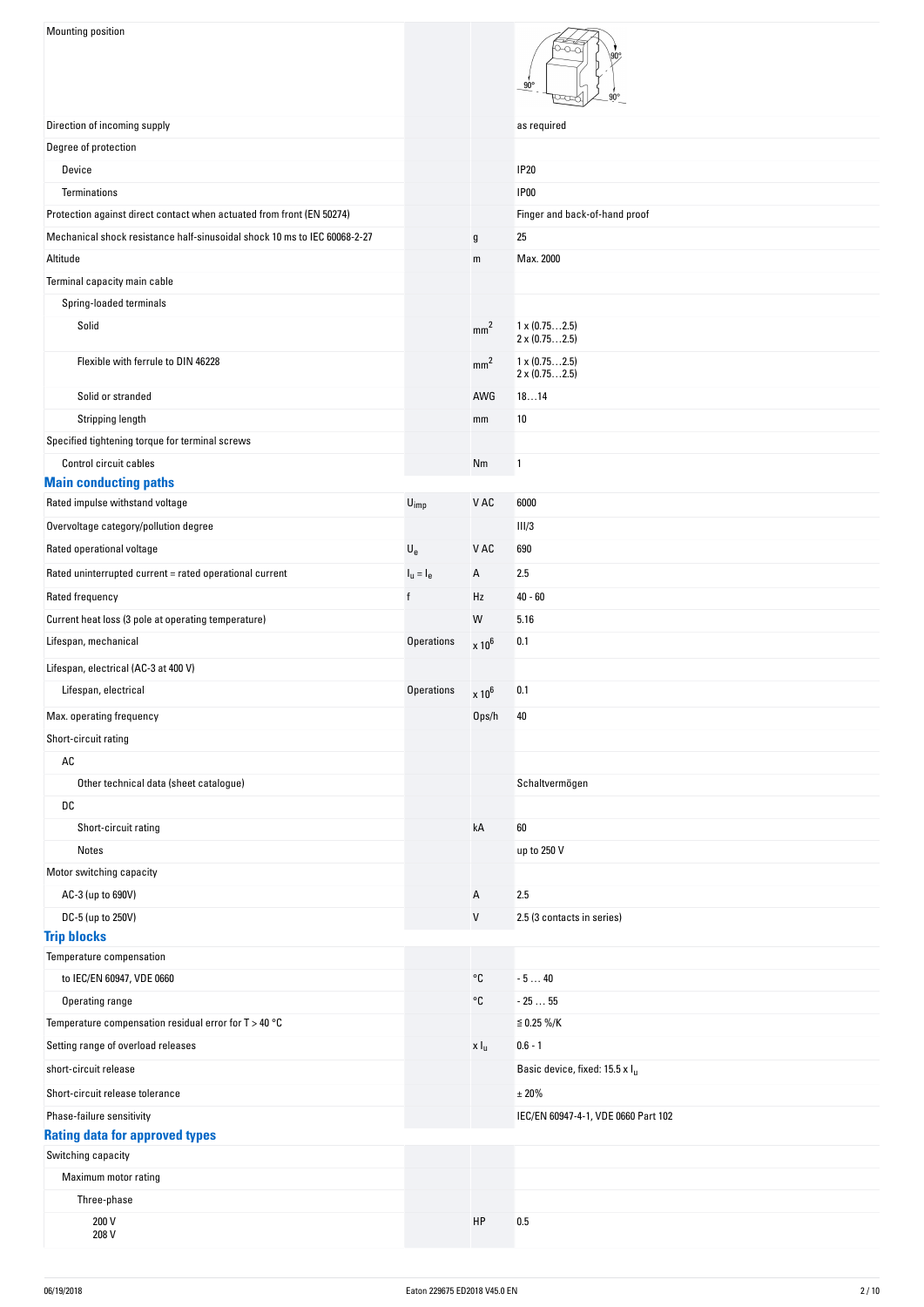| 230 V<br>240 V                                 | HP           | 0.5            |
|------------------------------------------------|--------------|----------------|
| 460 V<br>480 V                                 | HP           | $\overline{1}$ |
| 575V<br>600 V                                  | HP           | 1.5            |
| Single-phase                                   |              |                |
| 230 V<br>240 V                                 | <b>HP</b>    | 0.17           |
| Short Circuit Current Rating, type E           | SCCR         |                |
| 240 V                                          | kA           | 65             |
| 480 Y / 277 V                                  | kA           | 65             |
| 600 Y / 347 V                                  | kA           | $50\,$         |
| Accessories required                           |              | BK25/3-PKZ0-E  |
| Short Circuit Current Rating, group protection | SCCR         |                |
| 600 V High Fault                               |              |                |
| SCCR (fuse)                                    | kA           | $50\,$         |
| max. Fuse                                      | $\mathsf{A}$ | 600            |
| SCCR (CB)                                      | kA           | 50             |
| max. CB                                        | $\mathsf{A}$ | 600            |

# **Design verification as per IEC/EN 61439**

| Technical data for design verification                                                                                    |                   |    |                                                                                                                                     |
|---------------------------------------------------------------------------------------------------------------------------|-------------------|----|-------------------------------------------------------------------------------------------------------------------------------------|
| Rated operational current for specified heat dissipation                                                                  | $I_n$             | Α  | 2.5                                                                                                                                 |
| Heat dissipation per pole, current-dependent                                                                              | $P_{vid}$         | W  | 0                                                                                                                                   |
| Equipment heat dissipation, current-dependent                                                                             | $P_{\text{vid}}$  | W  | 5.16                                                                                                                                |
| Static heat dissipation, non-current-dependent                                                                            | $P_{VS}$          | W  | $\Omega$                                                                                                                            |
| Heat dissipation capacity                                                                                                 | $P_{\text{diss}}$ | W  | 0                                                                                                                                   |
| Operating ambient temperature min.                                                                                        |                   | °C | $-25$                                                                                                                               |
| Operating ambient temperature max.                                                                                        |                   | °C | 55                                                                                                                                  |
| IEC/EN 61439 design verification                                                                                          |                   |    |                                                                                                                                     |
| 10.2 Strength of materials and parts                                                                                      |                   |    |                                                                                                                                     |
| 10.2.2 Corrosion resistance                                                                                               |                   |    | Meets the product standard's requirements.                                                                                          |
| 10.2.3.1 Verification of thermal stability of enclosures                                                                  |                   |    | Meets the product standard's requirements.                                                                                          |
| 10.2.3.2 Verification of resistance of insulating materials to normal heat                                                |                   |    | Meets the product standard's requirements.                                                                                          |
| 10.2.3.3 Verification of resistance of insulating materials to abnormal heat<br>and fire due to internal electric effects |                   |    | Meets the product standard's requirements.                                                                                          |
| 10.2.4 Resistance to ultra-violet (UV) radiation                                                                          |                   |    | Meets the product standard's requirements.                                                                                          |
| 10.2.5 Lifting                                                                                                            |                   |    | Does not apply, since the entire switchgear needs to be evaluated.                                                                  |
| 10.2.6 Mechanical impact                                                                                                  |                   |    | Does not apply, since the entire switchgear needs to be evaluated.                                                                  |
| 10.2.7 Inscriptions                                                                                                       |                   |    | Meets the product standard's requirements.                                                                                          |
| 10.3 Degree of protection of ASSEMBLIES                                                                                   |                   |    | Does not apply, since the entire switchgear needs to be evaluated.                                                                  |
| 10.4 Clearances and creepage distances                                                                                    |                   |    | Meets the product standard's requirements.                                                                                          |
| 10.5 Protection against electric shock                                                                                    |                   |    | Does not apply, since the entire switchgear needs to be evaluated.                                                                  |
| 10.6 Incorporation of switching devices and components                                                                    |                   |    | Does not apply, since the entire switchgear needs to be evaluated.                                                                  |
| 10.7 Internal electrical circuits and connections                                                                         |                   |    | Is the panel builder's responsibility.                                                                                              |
| 10.8 Connections for external conductors                                                                                  |                   |    | Is the panel builder's responsibility.                                                                                              |
| 10.9 Insulation properties                                                                                                |                   |    |                                                                                                                                     |
| 10.9.2 Power-frequency electric strength                                                                                  |                   |    | Is the panel builder's responsibility.                                                                                              |
| 10.9.3 Impulse withstand voltage                                                                                          |                   |    | Is the panel builder's responsibility.                                                                                              |
| 10.9.4 Testing of enclosures made of insulating material                                                                  |                   |    | Is the panel builder's responsibility.                                                                                              |
| 10.10 Temperature rise                                                                                                    |                   |    | The panel builder is responsible for the temperature rise calculation. Eaton will<br>provide heat dissipation data for the devices. |
| 10.11 Short-circuit rating                                                                                                |                   |    | Is the panel builder's responsibility. The specifications for the switchgear must be<br>observed.                                   |
| 10.12 Electromagnetic compatibility                                                                                       |                   |    | Is the panel builder's responsibility. The specifications for the switchgear must be<br>observed.                                   |
| 10.13 Mechanical function                                                                                                 |                   |    | The device meets the requirements, provided the information in the instruction<br>leaflet (IL) is observed.                         |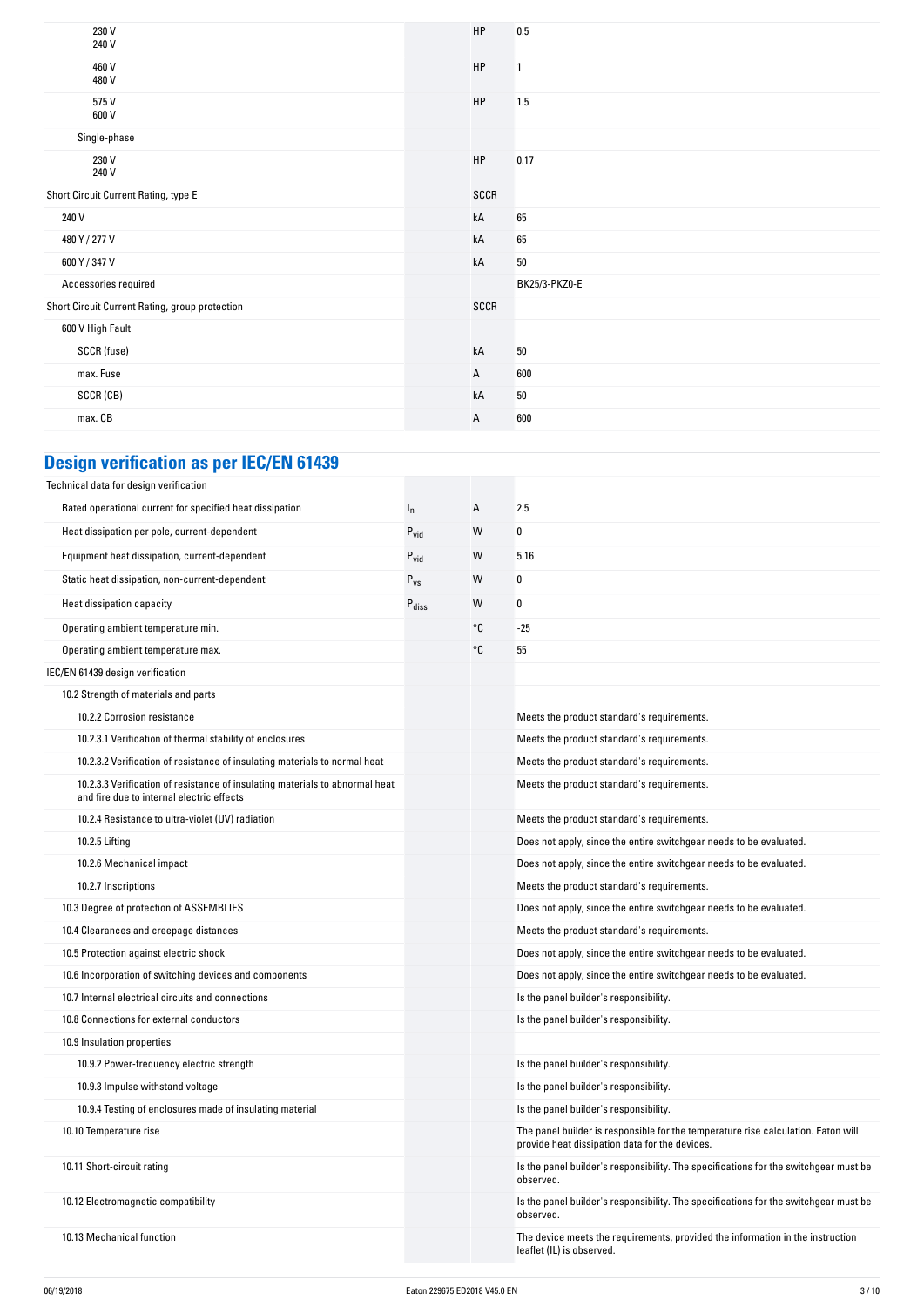#### **Technical data ETIM 6.0**

Low-voltage industrial components (EG000017) / Motor protection circuit-breaker (EC000074)

Electric engineering, automation, process control engineering / Low-voltage switch technology / Circuit breaker (LV < 1 kV) / Motor protection circuit-breaker (ecl@ss8.1-27-37-04-01 [AGZ529013])

| Overload release current setting                       | A  | $1.6 - 2.5$                              |
|--------------------------------------------------------|----|------------------------------------------|
| Adjustment range undelayed short-circuit release       | А  | $39 - 39$                                |
| Thermal protection                                     |    | Yes                                      |
| Phase failure sensitive                                |    | Yes                                      |
| Switch off technique                                   |    | Thermomagnetic                           |
| Rated operating voltage                                | V  | 690 - 690                                |
| Rated permanent current lu                             | А  | 2.5                                      |
| Rated operation power at AC-3, 230 V                   | kW | 0.37                                     |
| Rated operation power at AC-3, 400 V                   | kW | 0.75                                     |
| Type of electrical connection of main circuit          |    | Spring clamp connection                  |
| Type of control element                                |    | Turn button                              |
| Device construction                                    |    | Built-in device fixed built-in technique |
| With integrated auxiliary switch                       |    | No                                       |
| With integrated under voltage release                  |    | No                                       |
| Number of poles                                        |    | 3                                        |
| Rated short-circuit breaking capacity Icu at 400 V, AC | kA | 150                                      |
| Degree of protection (IP)                              |    | <b>IP20</b>                              |
| Height                                                 | mm | 93                                       |
| Width                                                  | mm | 45                                       |
| Depth                                                  | mm | 76                                       |

#### **Approvals**

| <b>Product Standards</b>             | IEC/EN 60947-4-1; UL 60947-4-1; CSA - C22.2 No. 60947-4-1-14; CE marking                    |
|--------------------------------------|---------------------------------------------------------------------------------------------|
| UL File No.                          | E36332                                                                                      |
| UL Category Control No.              | <b>NLRV</b>                                                                                 |
| CSA File No.                         | 165628                                                                                      |
| CSA Class No.                        | 3211-05                                                                                     |
| <b>North America Certification</b>   | UL listed, CSA certified                                                                    |
| Specially designed for North America | No                                                                                          |
| Suitable for                         | Branch circuit: Manual type E if used with terminal, or suitable for group<br>installations |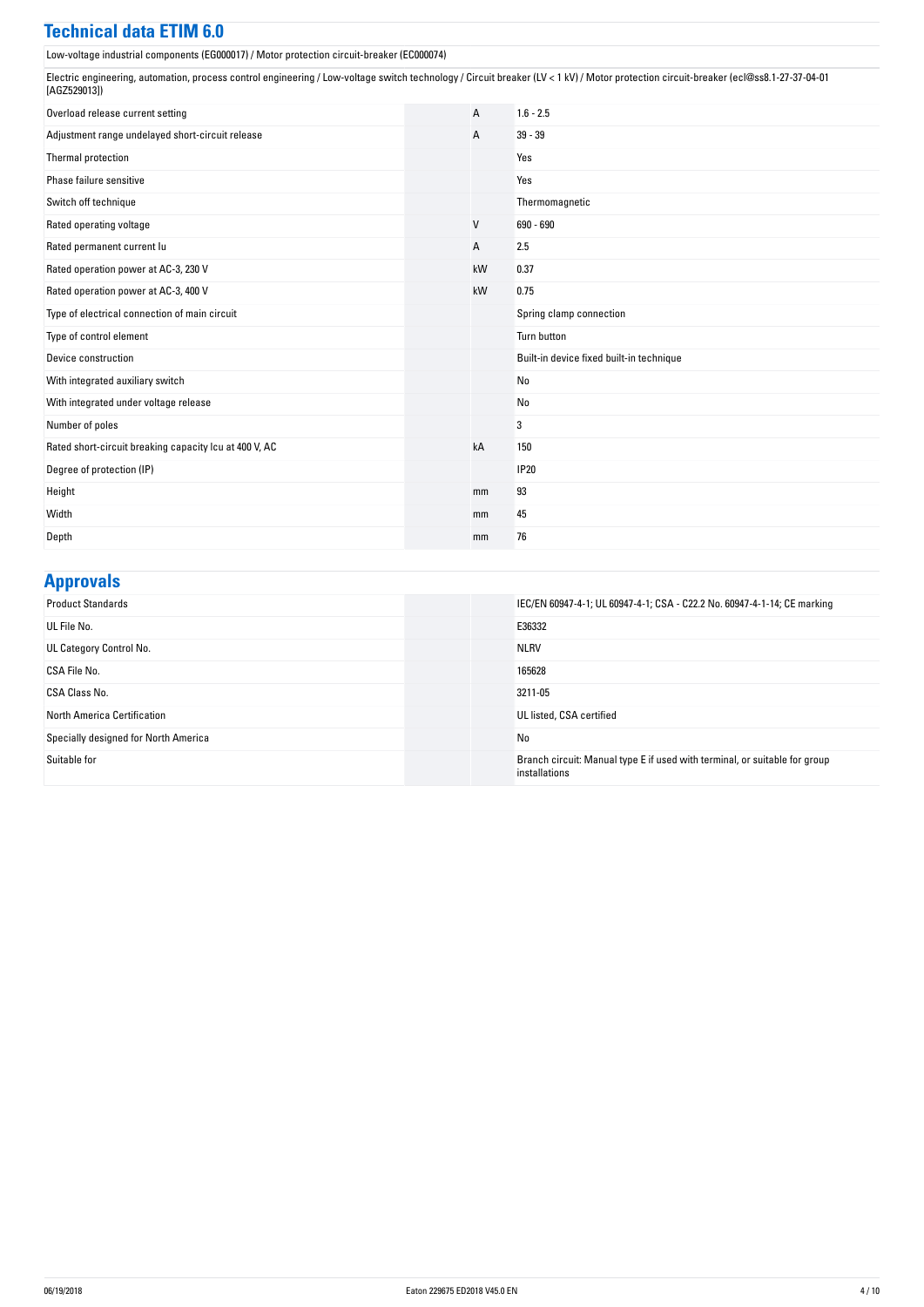## **Characteristics**

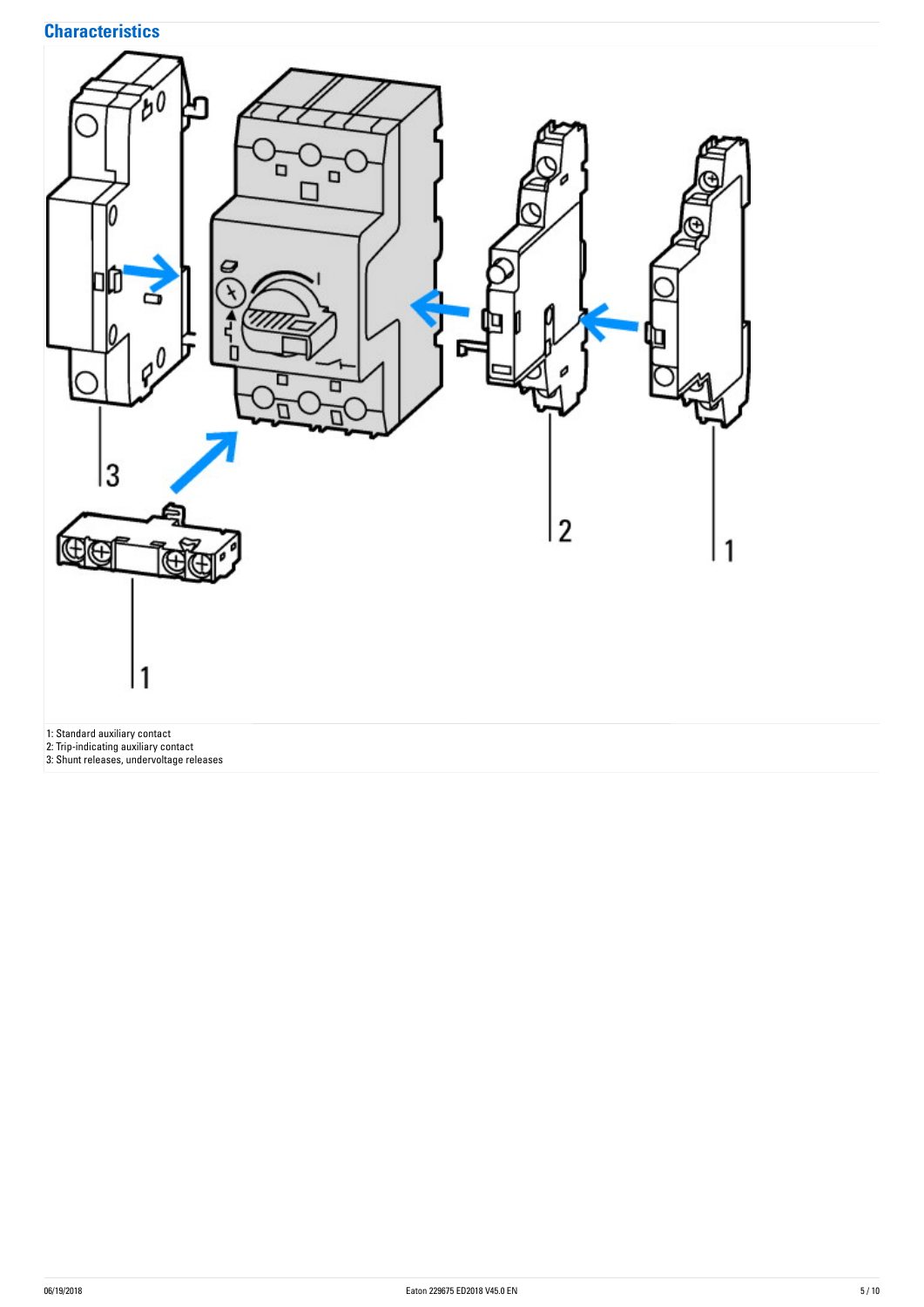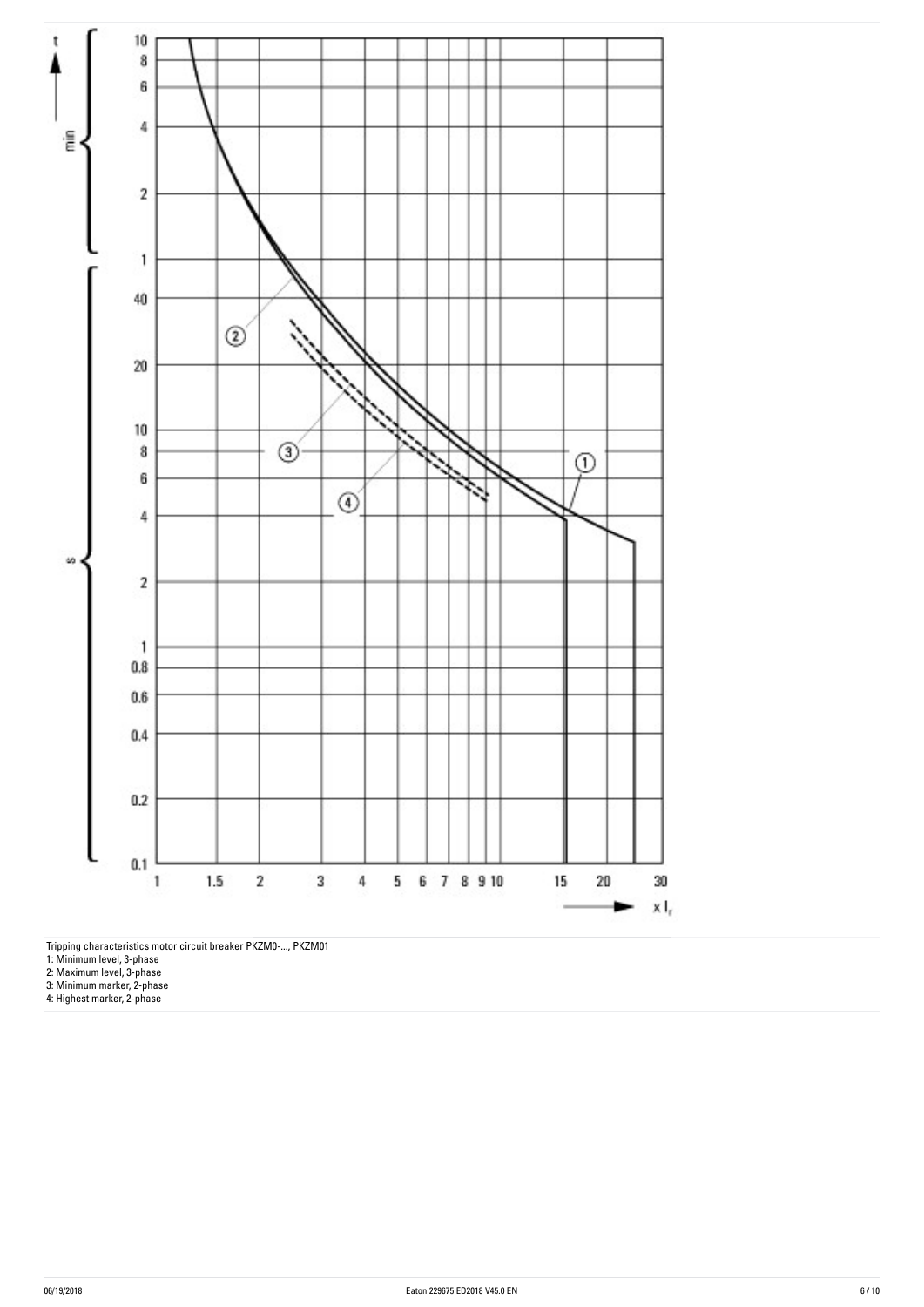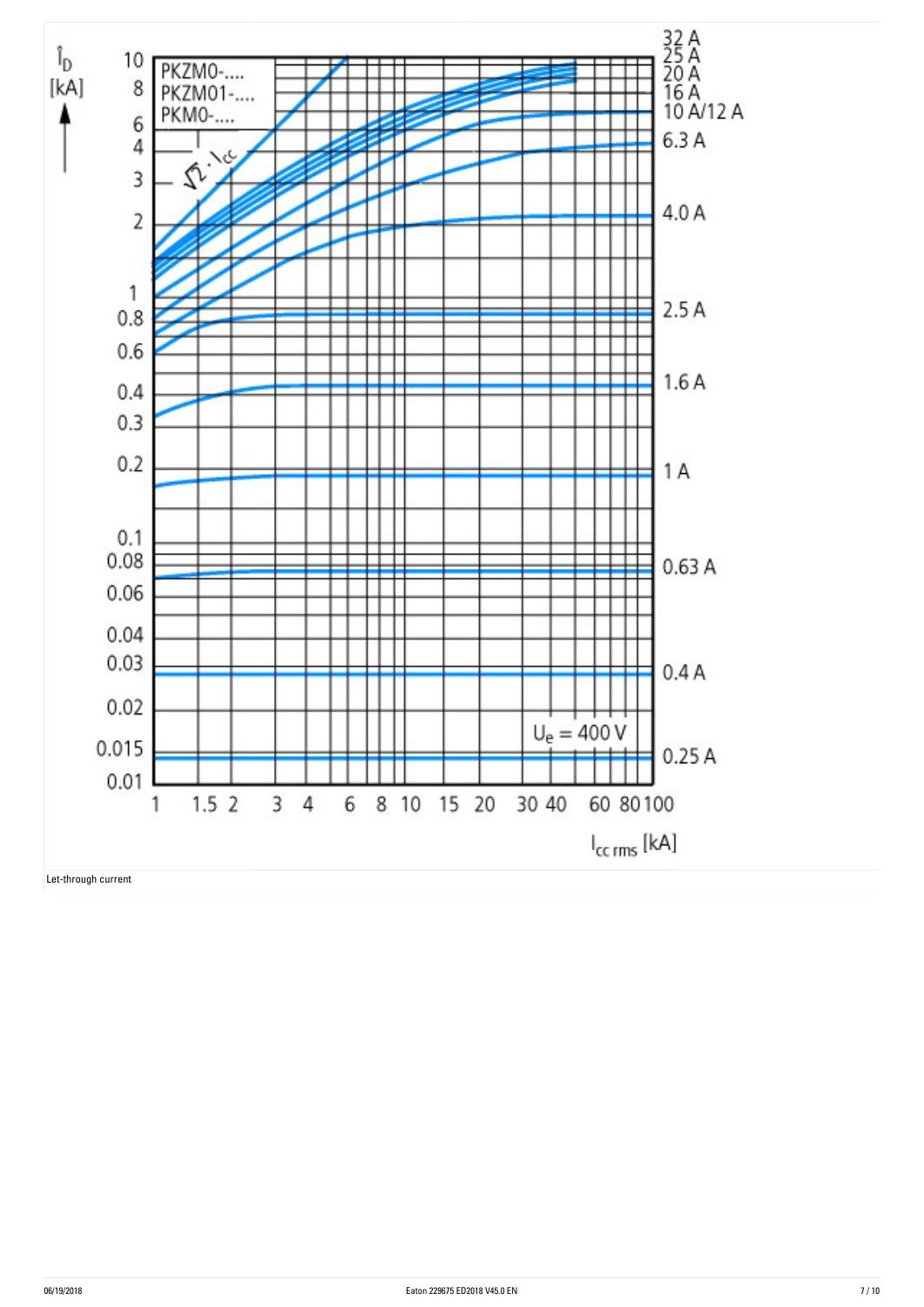

Let-through energy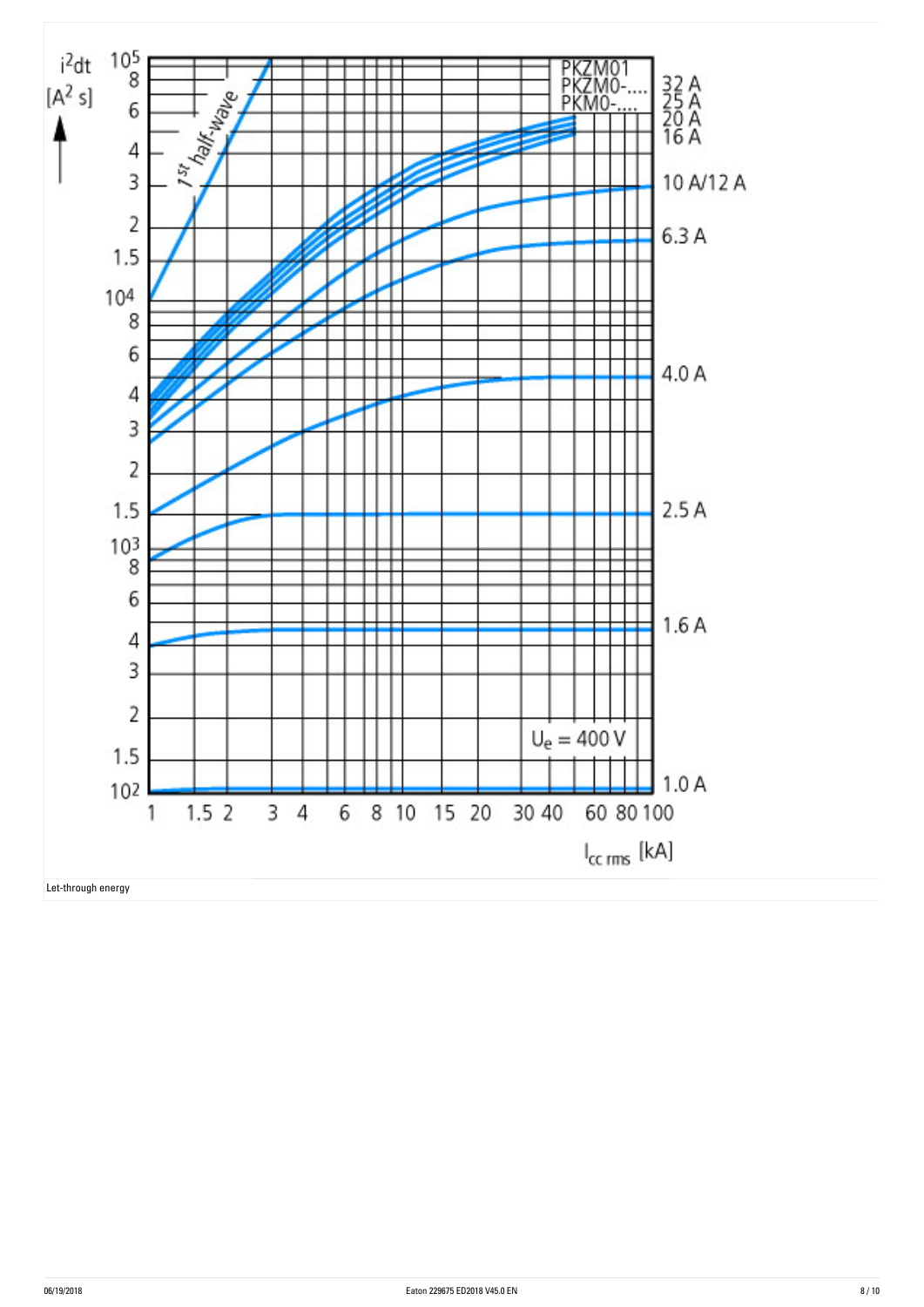#### **Dimensions**